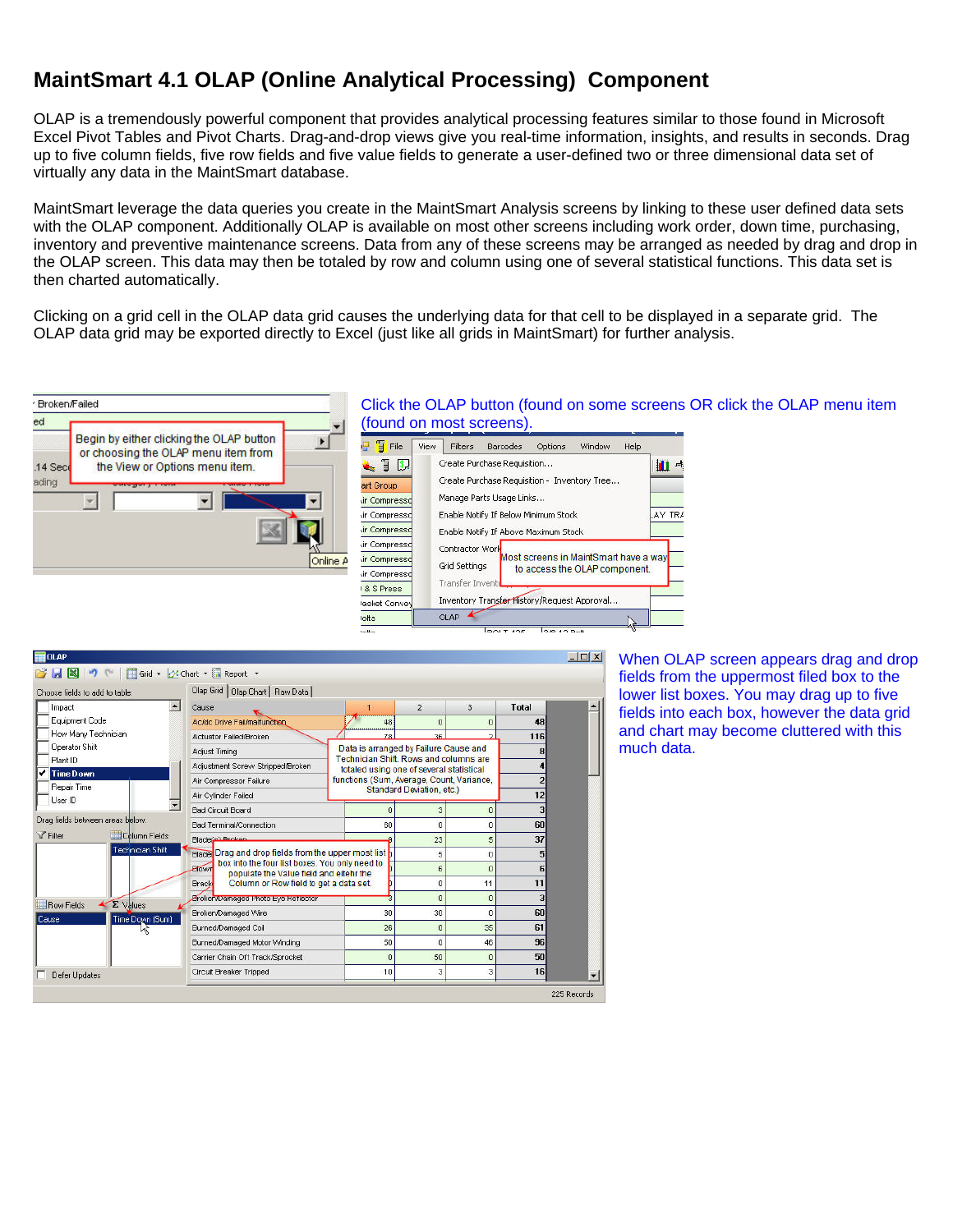There are several options available by right-clicking on the selected field(s) and choosing from the resulting dialog screen. These include filtering, formatting and formatting based upon the value.

| $3$ $\blacksquare$ $\blacksquare$ $\lozenge$ $\blacksquare$                                                                                                                                                                                                                                                                         |                  | Grid + Mchart + III Renort +                                        | <b>3 日図 り □ 目Grid - ∴Chart - ■ Report -</b> |                                                                                                  |                  |                |  |  |
|-------------------------------------------------------------------------------------------------------------------------------------------------------------------------------------------------------------------------------------------------------------------------------------------------------------------------------------|------------------|---------------------------------------------------------------------|---------------------------------------------|--------------------------------------------------------------------------------------------------|------------------|----------------|--|--|
| <b>Field Settings: TimeDown</b>                                                                                                                                                                                                                                                                                                     |                  |                                                                     | Choose fields to add to table:              | Olap Grid   Olap Chart   Raw Data                                                                |                  |                |  |  |
| Choose fields to add to table:                                                                                                                                                                                                                                                                                                      |                  |                                                                     | Impact                                      | $\blacktriangle$<br>Cause                                                                        |                  | $\overline{2}$ |  |  |
| Impact                                                                                                                                                                                                                                                                                                                              |                  | Subtotals   Format   Display   High Values   Low Values  <br>Filter | Equipment Code                              | Ac/dc Drive Fail/malfunction                                                                     |                  |                |  |  |
| Equipment Code                                                                                                                                                                                                                                                                                                                      |                  | Sum                                                                 | How Many Technician                         | Actuator Failed/Broken                                                                           |                  |                |  |  |
| How Many Technician                                                                                                                                                                                                                                                                                                                 |                  | Count<br>Average                                                    | <b>Operator Shift</b>                       | <b>Adjust Timing</b>                                                                             |                  |                |  |  |
| Operator Shift                                                                                                                                                                                                                                                                                                                      |                  | Maximum                                                             | <b>Field Settings: TimeDown</b>             |                                                                                                  | $ \Box$ $\times$ |                |  |  |
| Plant ID                                                                                                                                                                                                                                                                                                                            |                  | Minimum<br>First                                                    |                                             | Subtotals   Format   Display High Values   Low Values                                            |                  |                |  |  |
| Time Down                                                                                                                                                                                                                                                                                                                           |                  | Last                                                                | Filter                                      |                                                                                                  |                  |                |  |  |
| Repair Time<br>Variance<br>Standard Dev Right mouse-clicking the values in the Column,<br>User ID<br>Variance Pop<br>Row or Value Fields lists provides additional<br><b>Standard Dev</b><br>filtering, formating and other capability that may<br>Iraq fields between areas below:<br>be applied to the data set. In this case the |                  |                                                                     | Apply to values Above                       |                                                                                                  |                  |                |  |  |
|                                                                                                                                                                                                                                                                                                                                     |                  |                                                                     | 31(<br>20                                   | Absolute                                                                                         |                  |                |  |  |
|                                                                                                                                                                                                                                                                                                                                     |                  |                                                                     | Not Set                                     |                                                                                                  |                  |                |  |  |
|                                                                                                                                                                                                                                                                                                                                     |                  |                                                                     | Style                                       | <b>Absolute</b><br>Percentage                                                                    |                  |                |  |  |
| √ Filter                                                                                                                                                                                                                                                                                                                            | Column Fields    | Subtotals tab is selected. This provides a way to                   | Background:                                 | Red                                                                                              |                  |                |  |  |
|                                                                                                                                                                                                                                                                                                                                     | Technician Shift | change this function from the default which is<br>"sum".            | Foreground:                                 |                                                                                                  |                  |                |  |  |
|                                                                                                                                                                                                                                                                                                                                     |                  |                                                                     | Bold:                                       |                                                                                                  |                  |                |  |  |
|                                                                                                                                                                                                                                                                                                                                     |                  | Weigh by: (None)                                                    |                                             | Using the "High Values" option you may                                                           |                  |                |  |  |
|                                                                                                                                                                                                                                                                                                                                     |                  |                                                                     |                                             | highlight values beyond a certain level. "Low<br>Values" works similarly for below range values. |                  |                |  |  |
| <b>Row Fields</b>                                                                                                                                                                                                                                                                                                                   | $\Sigma$ Values  | <b>OK</b>                                                           |                                             | Colors are completely user defined.                                                              |                  |                |  |  |
| Cause:                                                                                                                                                                                                                                                                                                                              | Time Down (Sum)  |                                                                     |                                             |                                                                                                  |                  |                |  |  |
|                                                                                                                                                                                                                                                                                                                                     |                  | <b>Burned/Damaged Coil</b><br>26                                    |                                             |                                                                                                  |                  |                |  |  |
|                                                                                                                                                                                                                                                                                                                                     |                  | Burned/Damaged Motor Winding<br>50                                  |                                             | <b>OK</b>                                                                                        | Cancel           |                |  |  |
|                                                                                                                                                                                                                                                                                                                                     |                  | Carrier Chain Off Track/Sprocket                                    |                                             |                                                                                                  |                  |                |  |  |

Below shows how multiple fields are displayed. In this example there are two column fields and two value fields. The value fields are summed in this case in separate columns, grouping by Operator and Technician Shift. Rows are also summed.

|                                                                   |                                               |            |                |                |                | Total                   | Total              |  |
|-------------------------------------------------------------------|-----------------------------------------------|------------|----------------|----------------|----------------|-------------------------|--------------------|--|
| <b>Technician Shift</b><br>4Ŷ.                                    |                                               |            |                |                | 3.             |                         |                    |  |
| Impact                                                            | Cause                                         | own        | Repair Time    | Time Down      | Repair Time    | <b>Time Down</b>        | <b>Repair Time</b> |  |
| Equipment Code                                                    | Roller Broken/Failed                          | 0          | 0              | 0              | ٥              | 15                      | 15                 |  |
| How Many Technician<br><b>Operator Shift</b>                      | Roller(s) Bad                                 |            | $\overline{0}$ | $\Omega$       | 0              | 5                       |                    |  |
| Plant ID                                                          | Safety Interlock Open                         | $\Omega$   | 0              | n              | 0              | 59                      | 59                 |  |
| <b>Time Down</b>                                                  | Scaper Damaged or Fell Out                    | $\Omega$   | 0              | $\Omega$       | 0              | 60                      | 60                 |  |
| <b>Repair Time</b>                                                | Shaft Bearing Failed                          | $\Omega$   | 0              | 0              | 0              | 38                      | 25                 |  |
| User ID                                                           | Sprocket Slipped                              | $\Omega$   | $\overline{0}$ | $\Omega$       | $\overline{0}$ | 95                      | 95                 |  |
| Drag fields between areas below:                                  | Sprocket Worn                                 | 15         | 12             | n              | n              | 15                      | 12                 |  |
| Filter<br>Column Fields                                           | Stop Plate Eailed                             | $\Omega$   | $\mathbf 0$    | $\Omega$       | $\Omega$       |                         |                    |  |
| Technician Shift                                                  | Structural Failure                            | $\Omega$   | 0              | O              | 0              | $\overline{\mathbf{z}}$ |                    |  |
| Operator Shift                                                    | Switch (Other) Failed                         | $\theta$   | 0              | $\overline{0}$ | $\theta$       | 33                      | 24                 |  |
|                                                                   | Switch Sticking Switch StickingSwitch Stickir | $\Omega$   | 0              | 0              | 0              |                         |                    |  |
| Multiple fields may be used for each<br>column, row and/or value. | Table Top Chain Broken                        | 6          | 6              | $\Omega$       | $\Omega$       | 47                      | 45                 |  |
|                                                                   | Table Top Chain Off                           | 0          | 0              | 0              | $\Omega$       | 5                       |                    |  |
| <b>Row Fields</b><br>$\Sigma$ Values                              | Temp. Controller Malfunction                  | 45         | $\overline{2}$ | $\overline{0}$ | $\theta$       | 45                      |                    |  |
| Time Down (Sum)<br>Cause:                                         | Temperature Sensor Loose or Fail              | $\Omega$   | $\Omega$       | 0              | $^{\circ}$     | 2                       |                    |  |
| Repair Time (Sum                                                  | <b>Track Belt</b>                             | $\Omega$   | $\overline{0}$ | $\Omega$       | $\Omega$       | 3                       |                    |  |
|                                                                   | Variable Pulley Failed                        | $^{\circ}$ | 0              | 0              | 0              | 14                      | 14                 |  |
|                                                                   | Water in Machine or Electrical                | $\Omega$   | n              | $\Omega$       | $\Omega$       | 325                     | 325                |  |
|                                                                   | Total                                         | 349        | 289            | 2              |                | 2,931                   | 2,747              |  |

## Easily export the resulting data from grid to Excel.

|  | Right-click outside<br>of grid area to<br>export to Excel | Export OLAP Grid |  |
|--|-----------------------------------------------------------|------------------|--|
|--|-----------------------------------------------------------|------------------|--|

This is the resulting Excel spreadsheet. You may also click the Excel icon at top of screen however this option simply saves the data as Excel but doesn't automatically open the spreadsheet after saving.

| $-1$<br><b>X Microsoft Excel - OLAP Data.xls</b>                           |                                                                                                               |                |                                                    |                                   |                                          |                                                          |  |  |  |  |
|----------------------------------------------------------------------------|---------------------------------------------------------------------------------------------------------------|----------------|----------------------------------------------------|-----------------------------------|------------------------------------------|----------------------------------------------------------|--|--|--|--|
| $-10$<br>File<br>Edit<br>View Insert Format Tools Data Window Help Acrobat |                                                                                                               |                |                                                    |                                   |                                          |                                                          |  |  |  |  |
|                                                                            | <b>RES</b><br>X<br>追び<br>$\bigoplus$<br>eb.<br>户<br>Н                                                         | $K3 = CM +$    | €<br>$\Sigma$                                      | $f_*$ $\frac{A}{2}$ $\frac{Z}{A}$ | <b>M Q</b><br>$\frac{1}{2}$<br>$100\%$ - | 0                                                        |  |  |  |  |
| Arial                                                                      | $\overline{\phantom{a}}$<br>8<br>$\boldsymbol{I}$<br>$\mathbf{u}$<br>$\overline{\phantom{a}}$<br>$\mathbf{B}$ | 医毒道            | 圉<br>$\mathbf{B}$<br>%<br>$\overline{\phantom{a}}$ | $^{+6.0}_{-6.0}$                  | 信頼                                       | $\blacksquare$ $\cdot$ $\Delta$ $\cdot$ $\Delta$ $\cdot$ |  |  |  |  |
|                                                                            | 41<br>$\blacktriangledown$<br>$=$<br>B <sub>4</sub>                                                           |                |                                                    |                                   |                                          |                                                          |  |  |  |  |
|                                                                            | A                                                                                                             | R              | C                                                  | D                                 | E                                        | F                                                        |  |  |  |  |
| $\mathbf{1}$                                                               |                                                                                                               |                |                                                    |                                   |                                          |                                                          |  |  |  |  |
| $\overline{c}$                                                             |                                                                                                               |                |                                                    |                                   |                                          |                                                          |  |  |  |  |
| 3                                                                          | Cause                                                                                                         | Time Down      | Repair Time                                        | <b>Time Down</b>                  | Repair Time                              | <b>Time Down</b><br>Re                                   |  |  |  |  |
| $\ddot{\phantom{a}}$                                                       | Ac/dc Drive Fail/malfunction                                                                                  | 41             | 57                                                 | $\overline{7}$                    | 6                                        | $\Omega$                                                 |  |  |  |  |
| 5                                                                          | Actuator Failed/Broken                                                                                        | 34             | 29                                                 | 44                                | 44                                       | ٥                                                        |  |  |  |  |
| 6                                                                          | Adjust Timing                                                                                                 | 6              | 6                                                  | $\overline{0}$                    | $\overline{0}$                           | $\overline{0}$                                           |  |  |  |  |
| 7                                                                          | Adjustment Screw Stripped/Broken                                                                              | $\overline{c}$ | $\overline{2}$                                     | 0                                 | $\theta$                                 | 0                                                        |  |  |  |  |
| 8                                                                          | Air Compressor Failure                                                                                        | $\overline{a}$ | $\overline{\mathbf{c}}$                            | 0                                 | $\overline{0}$                           | o                                                        |  |  |  |  |
| 9                                                                          | Air Cylinder Failed                                                                                           | $\Omega$       | $\Omega$                                           | 10                                | 10                                       | $\overline{0}$                                           |  |  |  |  |
| 10                                                                         | <b>Bad Circuit Board</b>                                                                                      | $\Omega$       | $\overline{0}$                                     | $\overline{0}$                    | $\Omega$                                 | $\overline{0}$                                           |  |  |  |  |
| 11                                                                         | <b>Bad Terminal/Connection</b>                                                                                | 0              | o                                                  | 60                                | 60                                       | $\overline{0}$                                           |  |  |  |  |
| 12                                                                         | Blade(s) Broken                                                                                               | $\overline{0}$ | $\Omega$                                           | $\overline{0}$                    | $\overline{0}$                           | 9                                                        |  |  |  |  |
| 13                                                                         | Blade(s) Dull                                                                                                 | 0              | o                                                  | Ō                                 | $\overline{0}$                           | Ō                                                        |  |  |  |  |
| 14                                                                         | <b>Blown Fuse</b>                                                                                             | $\mathbf{0}$   | $\overline{0}$                                     | 0                                 | 0                                        | 0                                                        |  |  |  |  |
| 15                                                                         | <b>Bracket Failed</b>                                                                                         | 0              | 0                                                  | 0                                 | 0                                        | 0                                                        |  |  |  |  |
| 16                                                                         | Broken/Damaged Photo Eye Reflector                                                                            | 0              | $\overline{0}$                                     | 3                                 | 3                                        | $\bf{0}$                                                 |  |  |  |  |
| 17                                                                         | Broken/Damaged Wire                                                                                           | n              | 0                                                  | 30                                | 30                                       | n                                                        |  |  |  |  |
|                                                                            | 18 Burned/Damaged Coil                                                                                        | $\Omega$       | $\overline{0}$                                     | 26                                | 26                                       | $\overline{0}$                                           |  |  |  |  |
|                                                                            | 19 Burned/Damaged Motor Winding                                                                               | 0              | o                                                  | 50                                | 50                                       | 0                                                        |  |  |  |  |
|                                                                            | 20 Carrier Chain Off Track/Sprocket                                                                           | $\overline{0}$ | $\overline{0}$                                     | $\overline{0}$                    | $\overline{0}$                           | $\overline{0}$                                           |  |  |  |  |
| 21                                                                         | Circuit Breaker Tripped                                                                                       | 0              | $\Omega$                                           | 0                                 | 0                                        | 10                                                       |  |  |  |  |
| 22                                                                         | Clutch/Brake Worn/Fail                                                                                        | $\overline{0}$ | $\overline{0}$                                     | 5                                 | 5                                        | 0                                                        |  |  |  |  |
| 23                                                                         | Contacts Burned/Damaged                                                                                       | $\mathbf 0$    | 0                                                  | Ō                                 | 0                                        | 30                                                       |  |  |  |  |
|                                                                            | 24 Conveyor Belt Torn/Damaged                                                                                 | $\Omega$       | $\overline{0}$                                     | 5                                 | 5                                        | 50                                                       |  |  |  |  |
| 25                                                                         | Conveyor Broken/Failed                                                                                        | 0              | 0                                                  | 8                                 | 8                                        | 55                                                       |  |  |  |  |